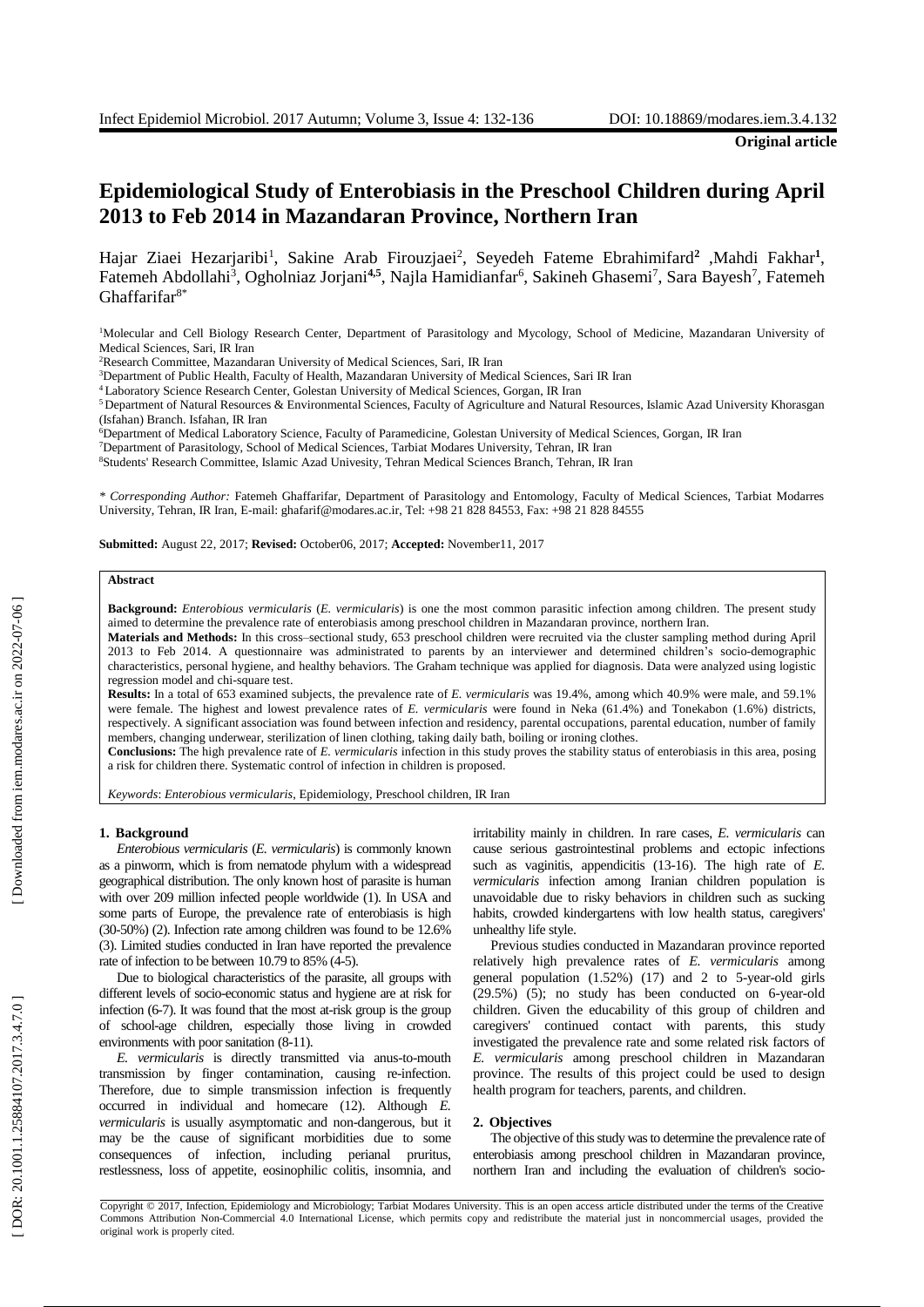demographic characteristics such as age, sex, parents' education level and occupation, family size; and healthy behaviors.

## **3. Materials and Methods**

In this cross -sectional study conducted in northern Iran, 6 year -old children were selected during 201 3 -2014. Using descriptive statistics and considering the prevalence rate of 29 . 5% obtained in the previous study (5) and 0.05% alpha and 95% confidence interval , the minimum sample size required was 685 participants. Cluster sampling method was used to select the required schools located in five part s (north, south, west, east and center) of the seven cities . All of the children were approached weightily to the Poisson random method . Data were collected via a researcher -designed questionnaire including children's socio demographic characteristics such as age , sex, parents' education level and occupation, family size; and healthy behaviors such as washing hands before eating, frequency of hand washing, changing daily underwear, genital washing style , shortening the nails , and taking daily bathing. Two questions were also asked about boiling and ironing the underwear and sterilization of linen clothing . *E. vermicularis* specific method of Graham and scotch tape were used for detection (18). Training points for test and packed slides were given to parents. Two slides with attached tape 3-4 cm from the tape into the babies' anal area for one minute once in the morning before defecatio n , to remove and attach it on the slide, and to pack and deliver the slides in the same day to the co -researchers. Samples were examined in the Parasitology laboratory at Mazandaran University of Medical Sciences for examining parasites using light microscopes with 10 and 40X objective lenses . The sensitivity of this technique is about 90% ( 1 ) . In this study , chi -square test was used to determin e the significance of the variable s using SPSS software version 16.

## **4 . Results**

Of 665 participants, 12 samples (1.8%) were excluded due to sampling errors made by parents and incomplete information , resulted in 653 (98.20%) 6 -year-old children participating in this study. Among them, 57.3 % (n=374) cases were female , and 42.7% (n=279) cases were male , living with their parents mostly educated at upper secondary level ( Table 1).

The prevalence rate of *E. vermicularis* infection was 19.43% (127). From which 40 . 9 % (52) were observed in males and 59 .1% (n=75) in female s with no significant difference between the two groups.

As shown in Table 1, chi square test and odd s ratio by

logistic regression analysis showed that although the risk of infection was higher in girls than in boys, but the relation between the infection rate and gender was not statistically significant  $(p>0.05)$  so that it can be assumed that the risk of infection among girls and boys is statistically the same.

Regarding the education level, about 78% (n=99) of the father s and 82% (104) of the mothers were illustrate or under diploma . Investigate the role of parents' education level showed that there is a significant relationship between the rate of *E. vermicularis* infection and parents' education level  $(p<.05)$ . The odds ratio for infection in students with undergraduate fathers was 4.4 times more likely than in students with educated fathers (OR=2.394; 95% CI=1.11 - 2.76).

The results showed that 78.70% of the fathers were selfemployed, and 92.1% of the mothers were housewives. Also, the association between *E. vermicularis* infection and parents' occupation was significant ( $p<0.05$ ). The results showed that *E. vermicularis* infection in students whose fathers were selfemployed was 2 times more likely than in students whose fathers were employed in governmental sector (OR=2.0465; 95% CI=1.2734 -3.2889). Moreover, the odds ratio of *E. vermicularis* infection in students whose mothers were housewives was 2.39 times more likely than in students whose mothers worked in governmental sector (OR =2.3957; 95% CI= 1.2063 -4.7580)

Regarding the residency, the results showed that there is a significant correlation between *E. vermicularis* infection and samples' residency  $(p<.05)$ . Most of the positive results belonged to children living in east district s (61.4%). The results showed that subjects living in east of the province were 70 (OR=70.4762 ; 95% CI=33.160 -149.784) and 74.87 (OR=74.8718 ; 95% CI=36.177 -154.955) times more at risk to be infected than those living in the west or capital city (Sari) of the province , respectively.

| Table 1. Prevalence of Enterobius vermicularis infection among preschool children (n=653) in Mazandaran Province, northern Iran |                                              |                                |                                   |                  |                        |                    |                                            |  |
|---------------------------------------------------------------------------------------------------------------------------------|----------------------------------------------|--------------------------------|-----------------------------------|------------------|------------------------|--------------------|--------------------------------------------|--|
| Variables                                                                                                                       |                                              | No. Infected (%)               | No. non-infected $(\% )$          | $P-value\gamma2$ | p-valu.OR              | <b>OR</b>          | 95% CI                                     |  |
| Gender                                                                                                                          | female                                       | 75(59.1)                       | 299(56.80)                        | 0.651            |                        |                    |                                            |  |
|                                                                                                                                 | male                                         | 52(40.9)                       | 227(43.20)                        |                  | 0.651                  |                    |                                            |  |
| Father's<br>educational<br>level                                                                                                | under graduate                               | 99 (78)                        | 352 (67)                          |                  |                        | -                  | ٠                                          |  |
|                                                                                                                                 | graduate                                     | 28(22)                         | 0.016<br>174 (33)                 |                  | 0.016                  | 2.394              | 1.11-2.761                                 |  |
| Mother's<br>educational level                                                                                                   | under graduate                               | 104(82)                        | 325(62)                           | P<0.0001         |                        |                    |                                            |  |
|                                                                                                                                 | graduate                                     | 23(18)                         | 201(38)                           |                  | P<0.0001               | 4.159              | 1.72-4.54                                  |  |
| Number of<br>household members                                                                                                  | $\leq4$                                      | 106(84)                        | 464 (88)                          | P<0.0001         | P<0.0001               | 5.8365             | 2.6817-<br>12.7023                         |  |
|                                                                                                                                 | >4                                           | 16(21)                         | 12(62)                            |                  |                        |                    |                                            |  |
| Father's<br>employed                                                                                                            | self employed                                | 100(78.70)                     | 344 (65.40)                       |                  |                        |                    | $\overline{\phantom{a}}$                   |  |
|                                                                                                                                 | Workless                                     | 2(1.60)                        | 6(1.10)                           | 0.01             | 0.8681                 |                    |                                            |  |
|                                                                                                                                 | Government<br>Servants                       | 25(19.70)                      | 176 (33.50)                       |                  | 0.0031                 | 2.0465             | 1.2734-<br>3.2889                          |  |
| Mother's<br>employed                                                                                                            | self employed                                | $\Omega$                       | 20(3.80)                          |                  | 0.0893                 | $\overline{a}$     | $\overline{\phantom{a}}$                   |  |
|                                                                                                                                 | 117(92.1)<br>housekeeper                     |                                | 420 (79.80)                       | 0.001            |                        | ۰                  |                                            |  |
|                                                                                                                                 | government<br>servants                       | 10(7.9)                        | 86 (16.30)                        |                  | 0.0126                 | 2.3957             | 1.2063-<br>4.7580                          |  |
| Resident                                                                                                                        | <b>EAST</b><br><b>WEST</b><br><b>CAPITAL</b> | 80(63)<br>21(16.5)<br>26(20.5) | 12(2.3)<br>222(42.2)<br>292(55.5) | P<0.0001         | P < 0.0001<br>P<0.0001 | 70.4762<br>74.8718 | 33.160-<br>149.784<br>$36.177-$<br>154.955 |  |

**OR**: Odds Ratio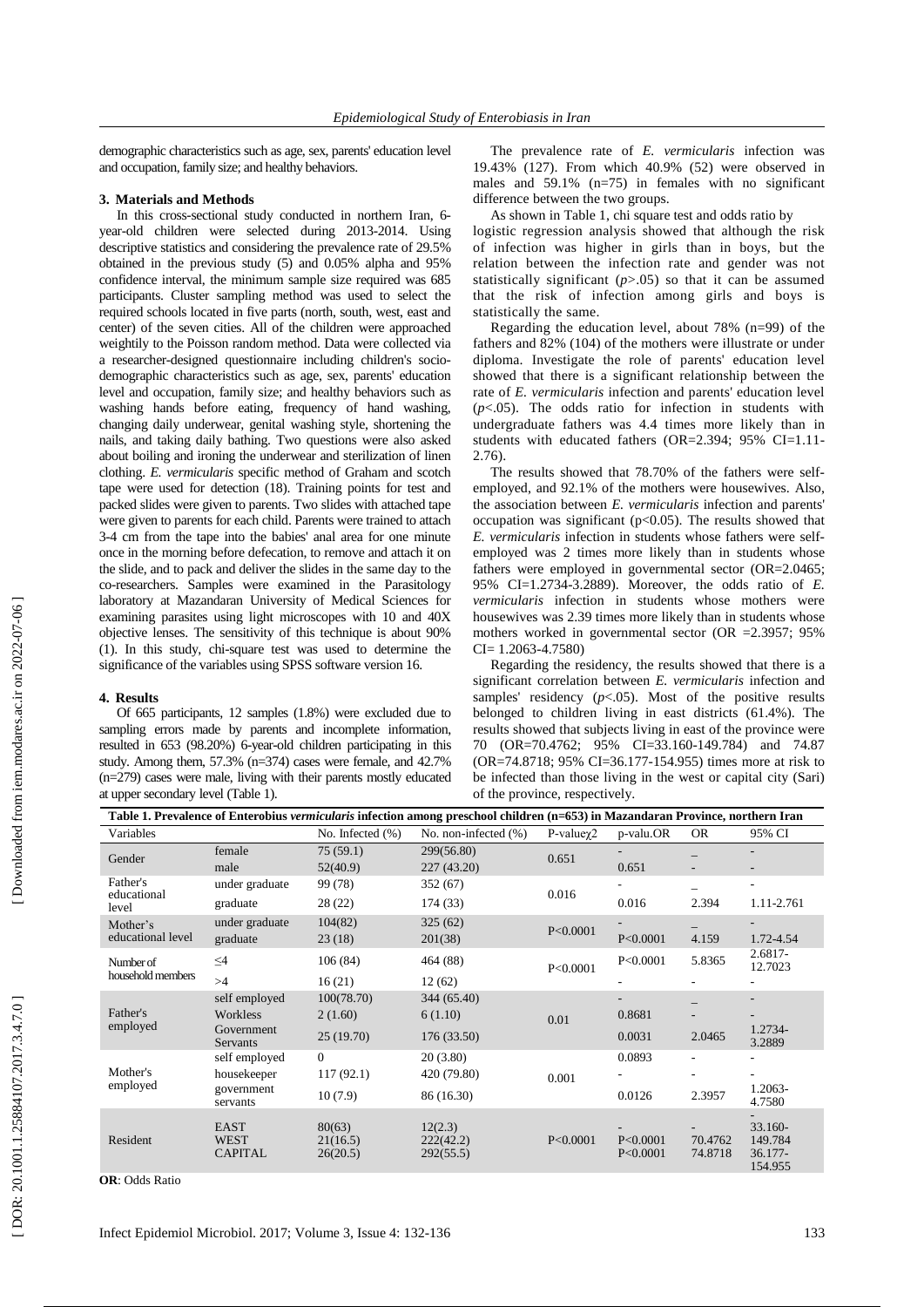As Table 2 shows, there is not a significant relationship between the rates of *E. vermicularis* infection and the children's genital washing style  $(p>0.05)$ . But the relationship<br>was at significant level in some basic was at significant level in some basic sanitation such as sterilization of linen clothing and boiling

or ironing clothes (*p*< .05).

The risk of infection in children changing daily underwear was less than those changing it weekly or later (OR = 0.2877; 95% CI=0.1321 -0.6265 ) (Table3).

| Table 2. Distribution of <i>Enterobius vermicularis</i> infection according to basic sanitation behaviors among preschool children (n=653) |  |
|--------------------------------------------------------------------------------------------------------------------------------------------|--|
| in Mazandaran Province, northern Iran.                                                                                                     |  |

| Variables                                                                                               |                     | Infected<br>$(N)$ % | Non-infected<br>$(N)$ % | $P-value\gamma2$ | P-valueOR | <b>OR</b> | 0.95% CI                 |
|---------------------------------------------------------------------------------------------------------|---------------------|---------------------|-------------------------|------------------|-----------|-----------|--------------------------|
| Style of washing<br>genital                                                                             | Sitting             | 87(68.5)            | 387 (73.6)              | 0.25             |           |           |                          |
|                                                                                                         | Standing            | 40(31.5)            | 139 (26.40)             |                  | 0.25      |           |                          |
| Boil or ironing<br>clothes                                                                              | Daily               | 9(7.1)              | 21(4)                   |                  |           |           |                          |
|                                                                                                         | 2 to 3 times a week | 61(48)              | 204 (33.8)              | 0.028            | 0.3962    |           |                          |
|                                                                                                         | Weekly and more     | 57 (44.9)           | 301(57.2)               |                  | 0.0539    |           |                          |
| Sterilization linen<br>clothing<br>$\Omega$ <b>D</b> , $\Omega$ <sub>dde</sub> <b>D</b> <sub>atio</sub> | Daily               | 5(3.9)              | 15(2.9)                 | 0.001            |           |           |                          |
|                                                                                                         | 2 to 3 times a week | 78 (61.4)           | 214(40.7)               |                  | 0.866     |           |                          |
|                                                                                                         | Weekly and more     | 44(34.6)            | 297(56.7)               |                  | 0.1339    |           | $\overline{\phantom{a}}$ |

**OR**: Odds Ratio

#### **Table 3. Distribution of** *Enterobius vermicularis* **infection according to healthy habits among preschool children (n=653) in Mazandaran Province, northern Iran .**

| Variables                            |                        | Infected<br>(N) % | Non-infected<br>$(N)$ % | $P-value\chi2$ | P-value        | <b>OR</b>                | 0.95% CI          |
|--------------------------------------|------------------------|-------------------|-------------------------|----------------|----------------|--------------------------|-------------------|
| Washing<br>hands<br>before<br>eating | Yes                    | 123 (96.9)        | 492 (93.5)              | 0.15           |                |                          |                   |
|                                      | $\rm No$               | 4(3.1)            | 34(6.5)                 |                | 0.1613         | $\overline{\phantom{a}}$ |                   |
| Changing<br>daily<br>underwear       | Daily                  | 48(37.8)          | 231 (43.9)              | 0.004          | $\overline{a}$ | ÷,                       | $\qquad \qquad -$ |
|                                      | 2 to 3 times a<br>week | 66 (52)           | 277(52.7)               |                | 0.5138         | ä,                       |                   |
|                                      | Weekly and<br>more     | 13(10.2)          | 18(3.4)                 |                | 0.0017         | .2877                    | 0.1321-0.6265     |
| Shorting<br>nails                    | Yes                    | 123 (96.9)        | 509(96.8)               | 0.96           |                |                          |                   |
|                                      | No                     | 4(3.1)            | 17(3.2)                 |                | 0.9624         | ÷,                       |                   |
| Bathing<br>daily                     | Morning                | 9(7.1)            | 43(8.2)                 |                | L,             | L,                       |                   |
|                                      | Noon                   | 49(38.6)          | 155(29.5)               | 0.138          | 0.3044         | $\overline{\phantom{m}}$ |                   |
|                                      | Night                  | 69(54.3)          | 328(62.4)               |                | 0.9896         | $\overline{\phantom{m}}$ |                   |

**OR**: Odds Ratio **CI:** confidence interval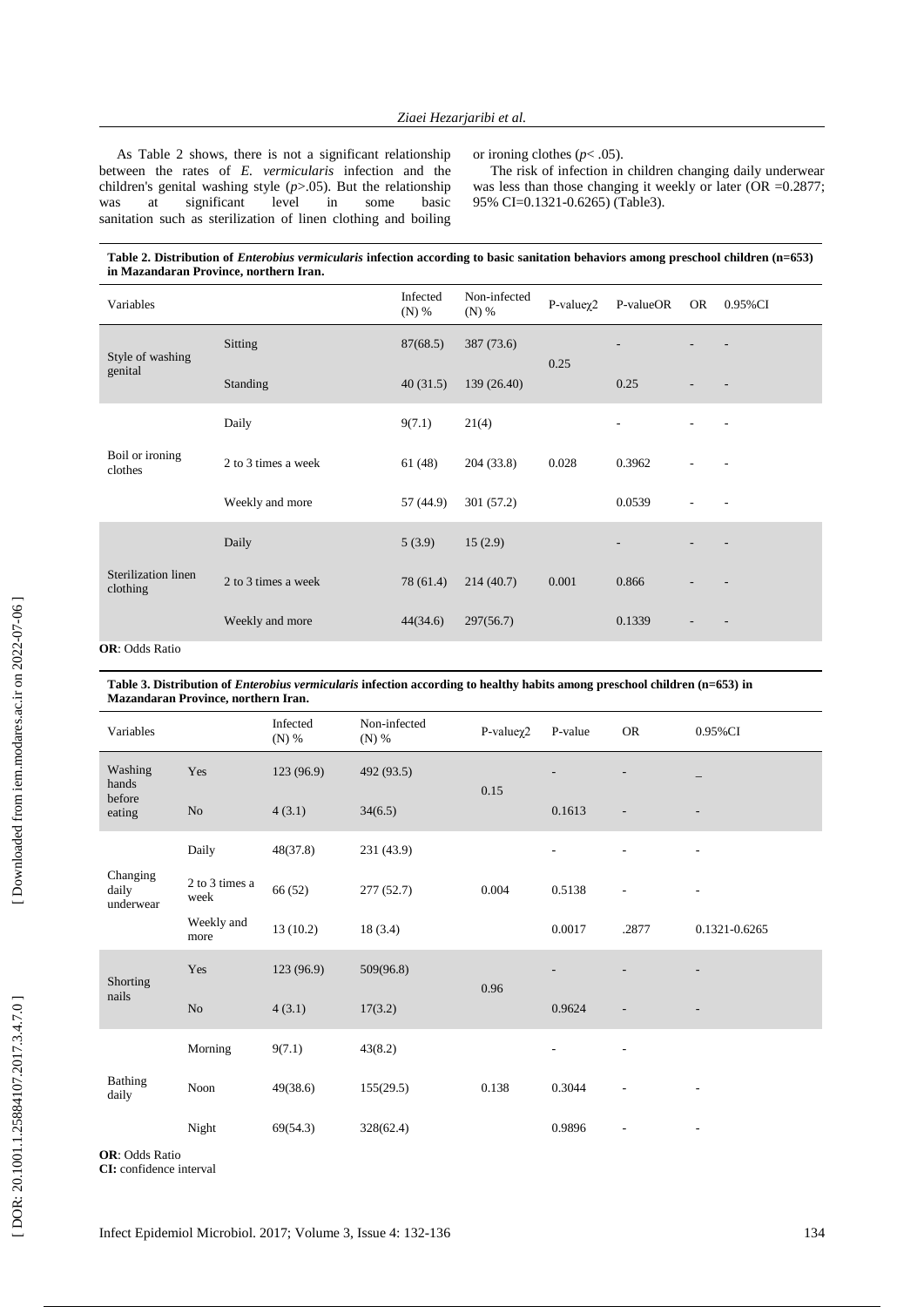#### **5 . Discussion**

The infection of *E. vermicularis* was common among children of this study (19.4% ) . In agreement with universal studies, this result indicated that infection with parasites is a worldwide problem in children aged less than 6 years , and this group is mostly the main target of infection, rather than the adults.

Previous studies conducted in different parts of Iran showed that this parasite is a common infection among children (29.50% **)** and general population (10.79% to 85.00%) ( 4 - 5, 10 ). This result is consistent with the prevalence rates reported in other studies conducted on children around the world such as Venezuela (19.1 %) (19 ) and Swede n (21.10%) (20 ); however, the result is higher than the prevalence rates reported among Chinese (0.50%) (21), American (4.5%) (22), Korean (9.20%) (23 ), Turkish (10.50%) (24), and Taiwanese children (11.00%) (25).A review study on geographical distribution of ent erobiasis in Mazandaran province during 1981 to 2013 years showed that the most prevalence rate of enterobiasis was observed in Babol kindergarten s in 1998(33.6%) (26) and in girls attending Sari kindergarten in 1999 (29.5 % ) ( 5 )**.** 

In this study the highest prevalence rate of infection was observed in Neka city (61.4%) while in the previous study this rate was low (1%) in this area (27). Moreover, children living in east of the state were more infected than those living in west of the state.

Results of this study highlight the fact that *E. vermicularis* infection is not a geographical problem , and to which all children around the world would be a t risk. However, the important issue s that make the comparison difficult are the variation in the age of children under study and difference in studies methods such as different sampling method s and sample size and different diagnostic method s.

When socio-demographic characteristics of the samples were considered as the determinates of *E. vermicularis* infection, high levels of infection can be attributed to parents' occupation because when parents are busy , less attention is paid to children's health and also to kindergarten teachers' lack of commitment to this issue. In some studies , greater frequency of infection was found in children whose parents were in low level of educational status , and their mothers' and fathers' occupations were homemaker and self-employed , respectively.

It can be conclude d that when children live in impoverished areas, if parents and kindergarten educators pay adequate attention to children's hygiene, catching oxyuriasis is not simply possible [27]. Morever, *E. vermicularis* infection in students whose

mothers are housewives is 2.39 times more likely than in students whose mothers have government jobs .

Consistent with some other studies [28 ], in this study, gender of children was not a significant factor for *E. vermicularis* infection; therefore , our result indicated that all children regardless of their gender are at risk to this infection.

In this study, there was a significant relationship between the rate of infection and the number of family members . The risk of infection in families with a population of more than 4 people was 5.8 times more likely than in families with a population of lower than or equal to four people .

The results showed that the infection prevalence in children living in crowded p opulation is more common .

The role of basic sanitation in prevention of *E. vermicularis* infection is unavoidable. When personal hygiene and healthy behavior s of the children were analyzed as the determinants of *E. vermicularis* infection, it was found that greater frequency of infection occurred among children who did not boil, iron or sterile their clothes; this finding is in agreement with Talari et al.'s (1998) report. These results strengthen the need for

providing regular education for children, parents, and caregiver about preventive behavior. Moreover, sanitary measures are needed to control *E. vermicularis* infection in pre -school children. Moosazadeh et al. (2017) in a meta -analysis study on entrobiasis in Iranian children reported that the prevalence rates of infection were between 1.2 to 66.1%, which are near to our results (1.6 to 61.4% ) (29).

Contrary to what was expected, in this study, the risk of getting infection was not related to washing hands before eating, shortening nails , and taking daily bathing. Instead of personal hygiene principles, these results may highlight the role of environmental hygiene in the transmission of infection, which need deep investigations.

## **6. Conclusion**

In conclusion, both parents' socio -economic status and basic sanitation had important role in the prevalence rate of this infection among pre -school children. Therefore, in order to reduce the frequency of infection and morbidity associated with it, some steps should be taken such as providing educational program for children, parents , and caregivers ; observing hygiene and care toward children ; regularly controlling them, and providing sanitary facilities. As a whole, in developing countries, *E.vermicolaris* infection is an indicator of sub -standard sanitation and poor personal hygiene. Therefore, all these factors should be considered in these societies parasite prevention programs . Our results showed valuable information about the frequency of enterobiasis among children in the north parts of Iran, which would likely be very important for the disease control programs.

Our results provide d valuable information regarding the epidemiology of enterobiasis among children in the northern region of Iran.

#### **Conflict of interest**

All authors declare that they have no conflicts of interest.

#### **Acknowledgments**

The authors would like to thank Shima Moradi, Seyyed JavadRazavian,Nahid Vosoghi for their collaborating in sample collection .

## **Authors' Contribution**

Hajar Ziaei Hezarjaribi designed the project and the others have collaborated on collecting and examining the samples.

## **Funding/Support**

This research funded by students' Research Committee of Mazandaran University of Medical Sciences.

#### **References**

- 1. Kucik CJ, Martin GL, Sortor BV. Common intestinal parasites. Am Fam Physician. 2004; 69(5):1161-9.
- 2. Bukhart CN , Bukhart CG. Assessment of frequency . Transmission and genitourinary complications of enterobiasis (Pin worm). Int J Dermatol . 2005 ; 44(10):837 -40.
- 3. Kim BJ, Yeon JW, Ock MS. Infection rates of *Enterobius vermicularis* and Clonorchis sinensis of primary school children in Hamyang -gun Gyeongsangnam -do (province) Korea. Korean J Parasitol . 2001; 39(4): 323 - 5 .
- 4. Atashnafas E, Ghorbani R, Peyvandi S, Imaniz S. Prevalence of oxyuriasis and some related factors in kindergarten and primary school children in urban areas of Semnan province (2005). Koomesh. 2007; 9 (1):67-74.
- 5. Ziaei Hezarjaribi H, Sharif M, Daryani A. Prevalence rate of Oxyuris vermicularis and vulvitis in children of 2 -5 years of age in Sari township kindergartens, Iran. Int J Trop Med . 2006; 1(1): 23 -26.
- 6. Nithikathkul C, Changsap B, Wannapinyosheep S, Poister C, Boontan P. The prevalence of *Enterobius vermicularis* among primary school students in Samut Prakan Province Thailand. Southeast Asian J Trop Med Public Health. 2001; 32(Suppl2):133-7.